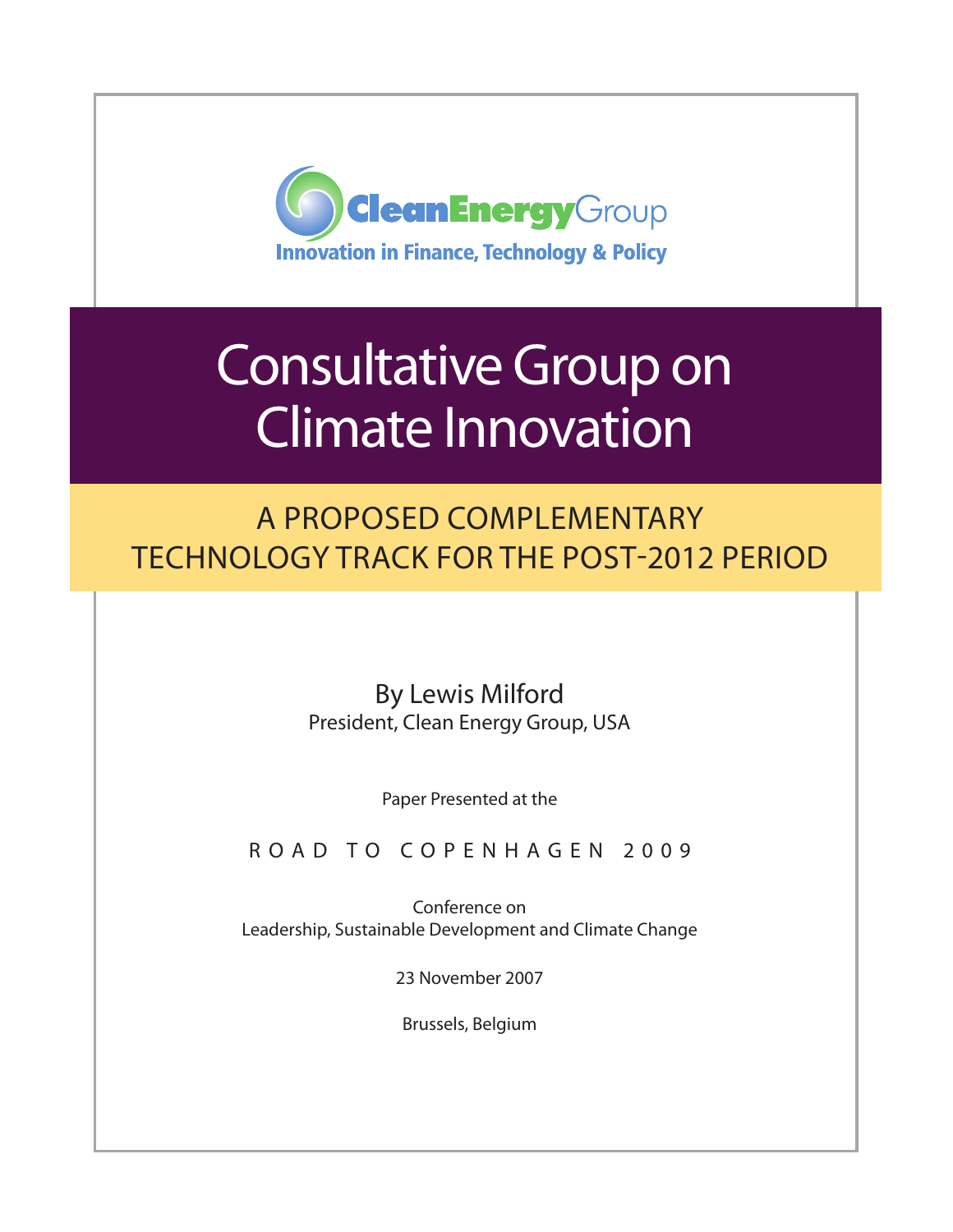### table of contents

- Summary
- Reasons For A Complementary Technology Innovation Track
- New Technology Policy and Commercialization Strategies
- A New "Distributed Innovation" Strategy for Climate
- A New Finance Strategy to Fund Breakthrough Technologies
- A Complementary Technology Process: A "Consultative Group on Climate Innovation in the Post-2012 Framework"
- Conclusion*—*Core Principles of CGCI
- Endnotes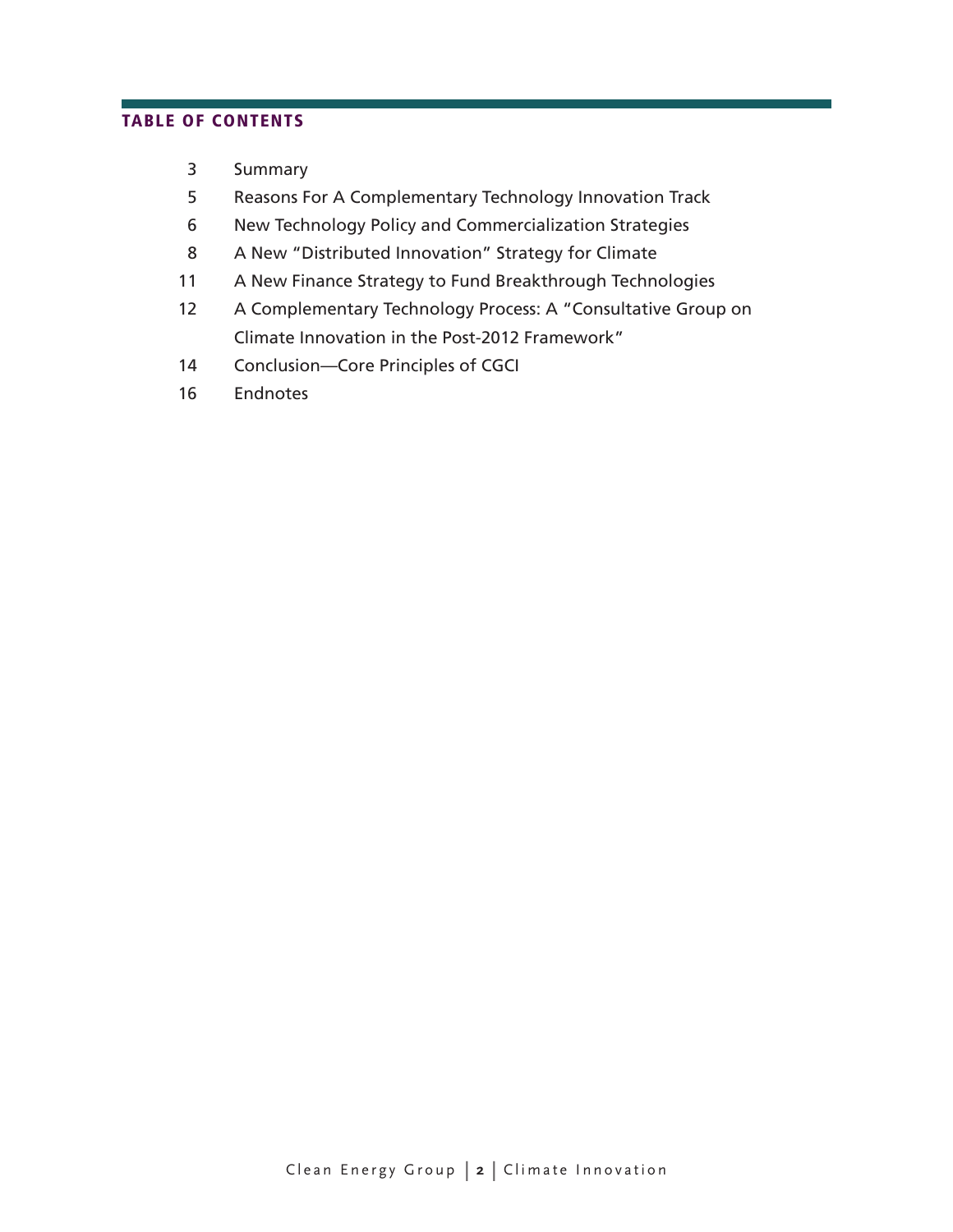#### **SUMMARY**

Global climate change demands a new geometry of low carbon, technology strategies to complement cap and trade. Cap and trade alone will not stabilize carbon emissions. A new complementary technology innovation track must be initiated now to serve as a twin pillar of the post-2012 climate framework. This track must include complementary policies, innovation strategies, and finance mechanisms that support the rapid development and deployment of low carbon technologies, all within new forms of global infrastructure. 1/

With regard to a dedicated climate technology track, we welcome the proposal from the Club of Madrid and the United Nations Foundation, acting through the Global Leadership for Climate Action (GLCA), to create a Consultative Group on Clean Energy Research (CGCER). The CGCER would "facilitate international collaboration on the development of low-cost, zero-carbon technologies and the exchange of information about clean energy technologies." 2/ This idea is based on existing programs such as the Consultative Group on International Agricultural Research (CGIAR), a consortium of donor funded centers around the world (www.cgiar.org).

*But in order to create an effective technology strategy for climate stabilization, it is essential to develop a more comprehensive and updated focus for a CGCER-like effort. It should reflect how the CGIAR strategy has evolved into a "distributed innovation" framework for change in other areas.* 

The consultative group concept has its origins in the 1960s. While it started as a "big science" effort, it has evolved considerably. It now relies increasingly on a more distributed and decentralized approach among donors in areas such as agricultural productivity and natural resource protection.<sup>3</sup>/ This new approach goes beyond research; the evolving distributed innovation approaches focus on product development, targeted analysis, finance, and cooperative policy development. An international framework and strategy supports the work on the complex global public goods involved in these fields, whereas no such cooperative architecture exists today for innovation in climate technology.

*Building on the GLCA idea, we propose a more expansive "Consultative Group on Climate Innovation" or CGCI*, *a new global architecture and strategy for climate technology innovation in the post-2012 framework to achieve the following goals*: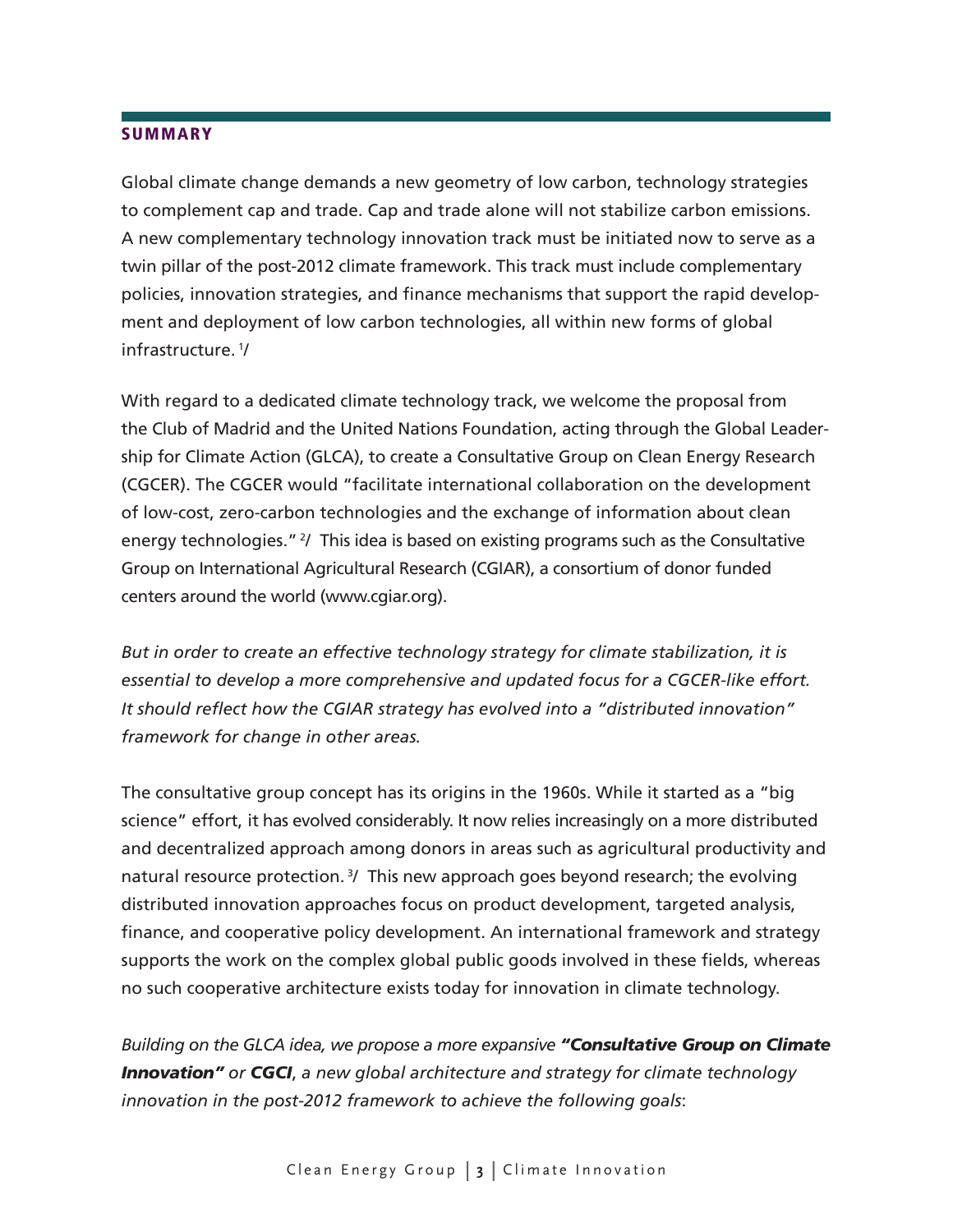- *• Cover multiple areas, including technology innovation for mitigation (and perhaps adaptation), as well as related finance initiatives.*
- *• Create a decentralized and cooperative global structure around climate technology innovation, based on proven models of "distributed innovation" from other public goods fields where the international community is already working.*
- *• Address many issues that go well beyond research—to climate technology product development, finance, business models, policy analysis, and related strategies needed to scale up existing technologies and create new breakthrough innovations.*
- *• Link technology initiatives between developed and developing countries, and provide for the involvement of the private and public sectors and civil society.*

A new architecture of participation and action in climate technology innovation is needed in the post-2012 framework. CGCI could help fill that gap. The current research, development and deployment system in the energy field will not be enough to address the ever increasing global demand for energy that must be supplied while dramatically reducing greenhouse gas (GHG) emissions. The international community should dedicate as much intellectual and financial capital to developing these technology approaches as it does to cap and trade systems.

In particular, this new CGCI "distributed innovation" approach would rely on recent thinking from many market disciplines to spur technology innovation. Other industries facing technology challenges have developed dynamic approaches to technology innovation that have not been applied to energy. Indeed, we need to rethink the energy research, development and deployment process itself to create a new geometry of technology innovation and product development strategies to meet the climate challenges of the 21st century.

A new complementary technology-innovation process through CGCI would require three interrelated components—consistent with the GLCA report—as outlined in this paper:

- 1. Technology policies, agreements, and other mandatory approaches that complement cap and trade, commercialize new technologies, and include, but go far beyond, voluntary technology strategies.
- 2. Distributed innovation strategies that purposely and proactively link together people across the product development continuum, from the upstream research community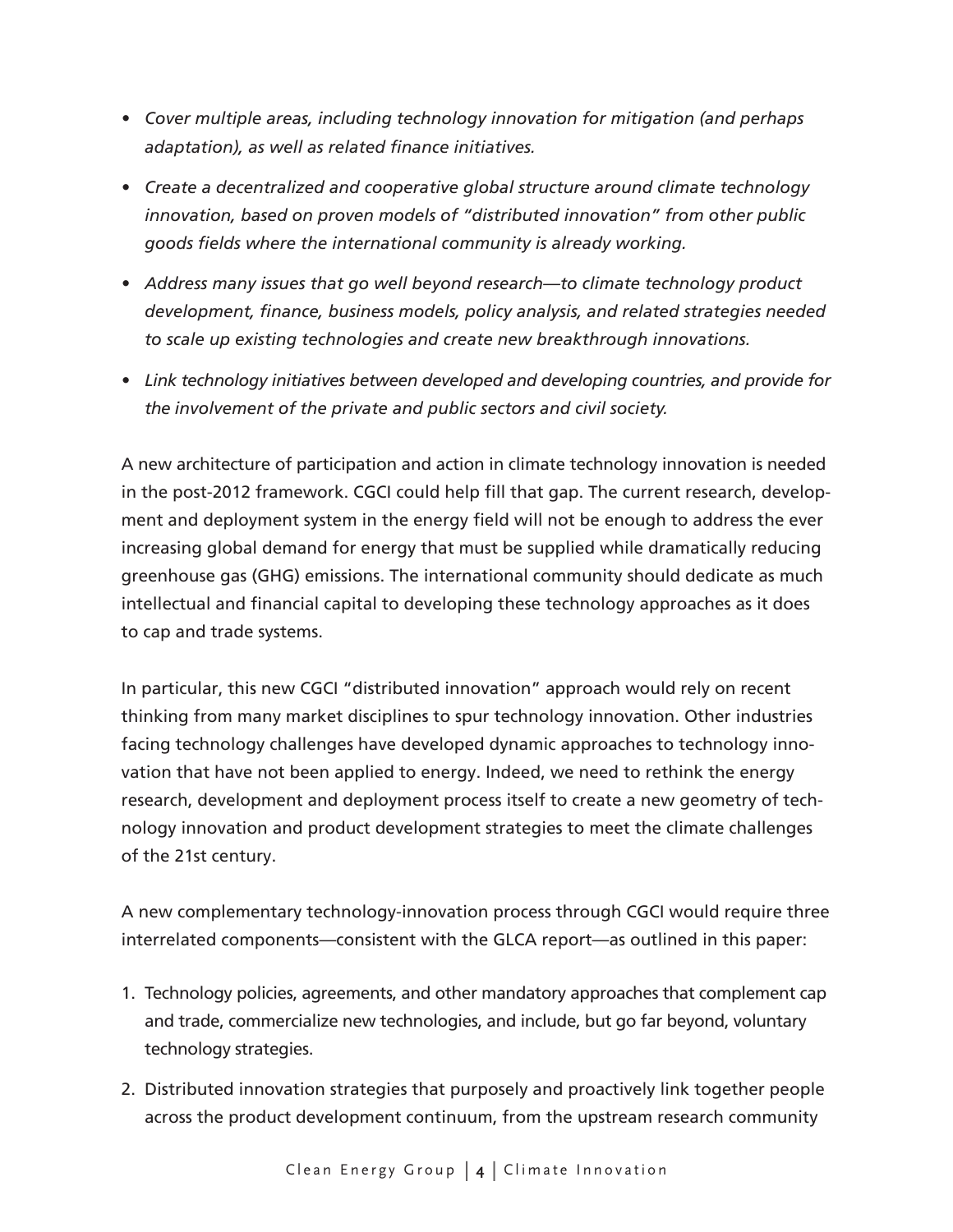to downstream finance and commercialization experts, in order to accelerate low carbon technology market penetration and adoption.

3. New finance strategies that move emerging technologies from pilot projects to commercial scale deployment.

Through this new CGCI approach, we address two pivotal questions for the international community as it embarks on constructing a post-2012 climate stabilization framework with a greater focus on technology innovation:

- 1. What technology-based policies can be adopted to drive massive technology innovation?
- 2. How can a new technology innovation approach be structured—what is the most effective international architecture to advance global climate technology innovation and involve other players from the private and public sector and civil society?

We suggest that development of such a complementary CGCI strategy should be pursued through the G8 Gleneagles Dialogue process with the support of multilateral organizations such as the World Bank. This new process could then feed into the post-2012 framework under the UNFCCC.

## Reasons for a Complementary Technology Innovation Track

*The Earth's climate is nearing, but has not passed, a tipping point beyond which it will be impossible to avoid climate change with far-ranging undesirable consequences. . . This grim scenario can be halted if the growth of greenhouse gas emissions is slowed in the first quarter of this century.* 

> Dr. James E. Hansen, Director, NASA Goddard Institute for Space Studies (December 6, 2005)

- We must closely match the enormous scale of the climate problem with the urgent need for large-scale commercial-ready energy technological solutions.
- We have very little time—about 10 to 15 years—to put global emissions on a path toward stabilization. Limiting warming to 2 degrees Celsius means stopping CO $_{_2}$  emissions growth in the next decade with a rapid emissions descent to around half of current levels by 2050—while projected global energy capacity is expected to grow three-fold. If we are to meet world energy demands and stabilize climate change, we must triple the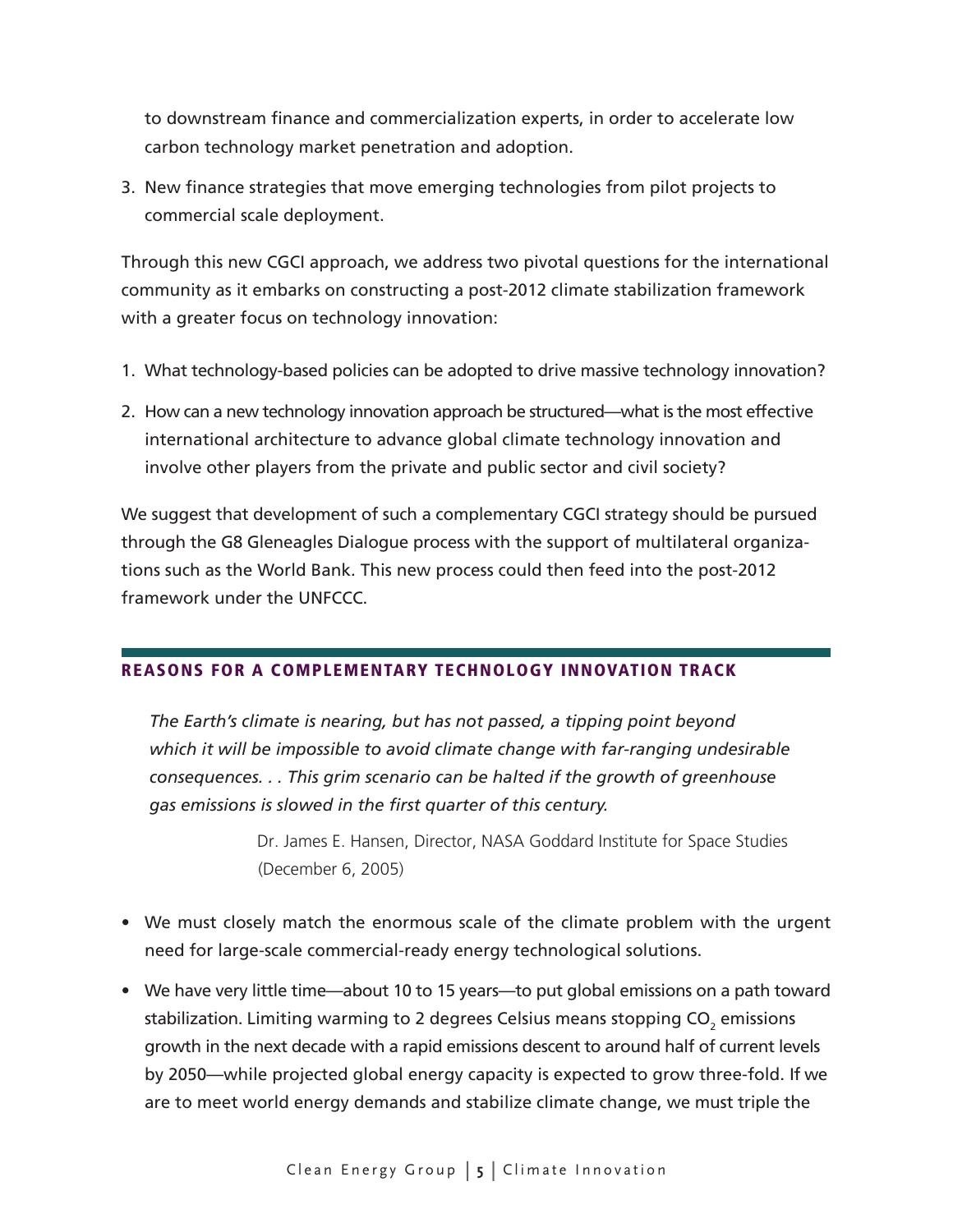planet's current energy-producing capacity by 2050, with all new additions to be carbon-neutral.

- To achieve that unprecedented energy future, simply scaling up energy efficiency, renewables and other existing technologies alone will not offset the expected exponential increase in emissions from global energy growth. While we must scale up these readily available technologies, we also need to develop and demonstrate new technologies that can be rapidly deployed and serve as powerful new breakthroughs in the next two decades; developing new carbon-free coal technologies is critical to long-term stabilization.
- Cap and trade price incentives alone will not call forth essential game changing technology innovation; cap and trade incentives are likely to only bring forward "on the shelf" least-cost technologies. To create massive innovation for more expensive "breakthrough" technologies on the scale required, a portfolio of new and complementary technology polices and financing mechanisms will be needed.
- The optimal climate approach is to integrate complementary technology innovation strategies with emission caps; this is the most cost-effective path to climate stabilization because innovation can reduce the future costs of expensive "breakthrough" technologies, making future, tougher emissions caps easier to impose.

## New Technology Policy and Commercialization Strategies

- Despite the urgent need for this low carbon technological transition, not nearly enough is being done to develop complementary technology strategies. Academic discussions about technology innovation have not been translated into a practical climate strategy needed for the post-2012 framework.
- Many technology innovation strategies and approaches are emerging around the globe and must be incorporated into this post-2012 climate framework. These include shortand long-term no carbon emitting technology goals and targets, specific technology commercialization agreements, sectoral no-emissions goals, CO $_{\textrm{\tiny{2}}}$  and energy efficiency performance standards, niche market strategies, technology prizes, advanced purchase commitments, government procurement, new strategies to address intellectual property rights (IPRs), transition management polices, entrepreneurship activities, policies that bolster public and private research and development, and many other new and aggressive climate and energy strategies that require collective commitment. (We are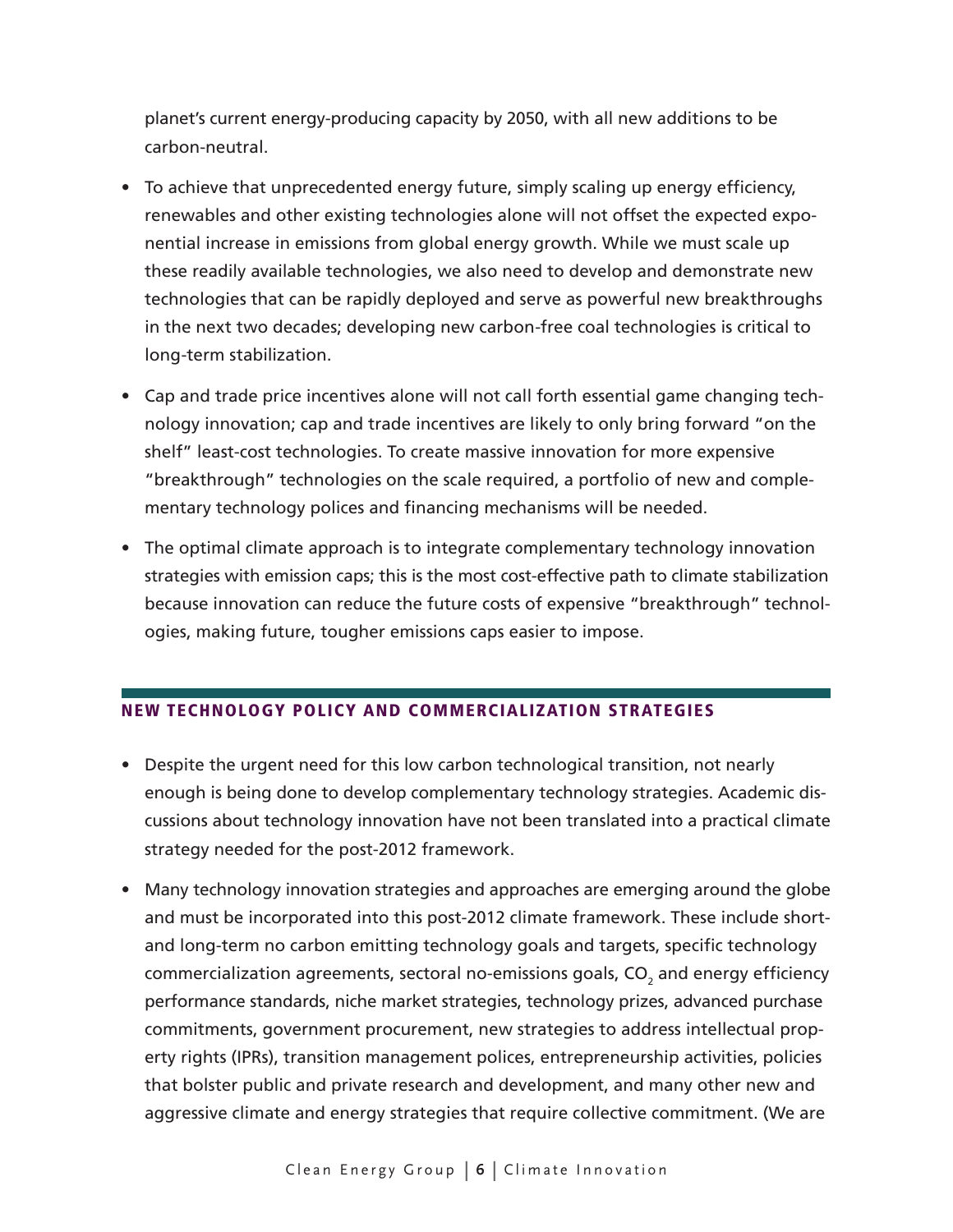developing a suggested portfolio of technology-innovation policies, distributed innovation strategies, and finance mechanisms.)

- These new strategies go beyond conventional approaches such as information networks, research, or demonstration projects that lack deadlines for commercial readiness and a clear support framework.
- The international community needs an aggressive, complementary technology innovation approach now.
	- The Heiligendamm Declaration of June 2007 at the G8 Summit in Germany recognized the need for "an expanded approach to collaboratively accelerate the widespread adoption of clean energy and climate friendly technologies."
	- The Chair's Summary of the High-Level Event on Climate Change that took place at United Nations Headquarters in September 2007 states that existing and new technology solutions require "policy frameworks and cooperation mechanisms."
	- Following the October 2007 climate meeting in Berlin of representatives of the G8 +5 countries and the European Commission, the Chair concluded that "market instruments that set a price on carbon emissions . . . should be complemented by an adequate set of policies including clear regulatory frameworks."
	- In its Framework for a Post-2012 Agreement on Climate Change, the Global Leadership for Climate Action (GLCA) includes "technology development and cooperation" in its four-pronged global climate strategy.
	- Increasingly, researchers from academia, government agencies, and NGOs are recognizing the need to complement cap and trade systems with technology innovation strategies.
- These technology strategies can be developed nationally, bilaterally, or multilaterally, with new forms of linkages in a post-2012 framework. They can inform international climate regimes, but need not be controlled by them. Rather the foundation of a post-2012 framework should be policies, strategies and financing mechanisms that focus on "product-driven" and "distributed" models of innovation now common in other fields to accelerate commercialization of new technologies and scale-up of existing technologies in the next two to three decades. Applying alternative research and development models that are succeeding in other disciplines to climate technology will create new opportunities to increase market competition and address market failures.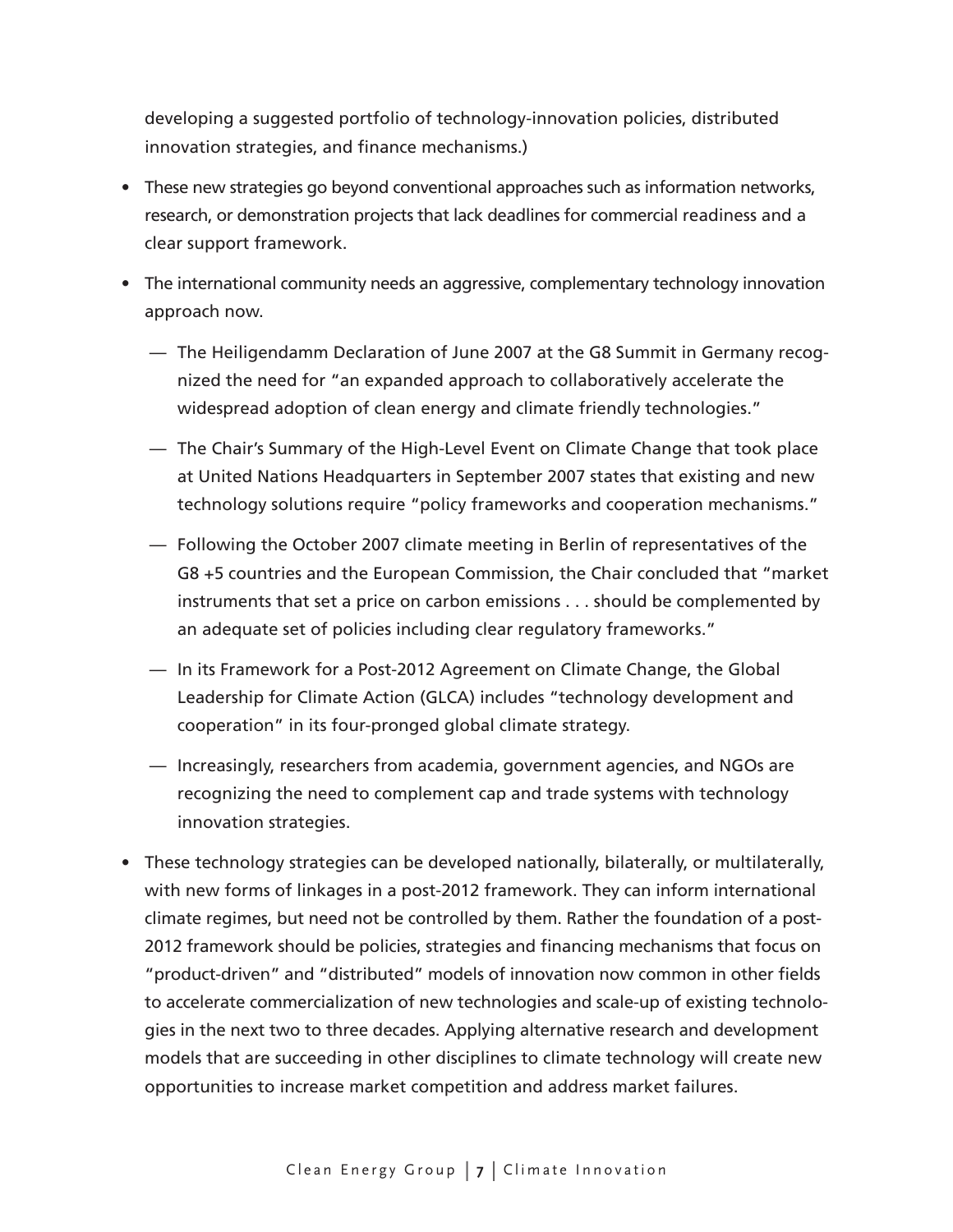- The purpose of a complementary technology policy and innovation strategy is to align emission limitation and reduction needs with the incentives to catalyze the delivery of scalable, commercial-ready products. Climate technology programs must be comprehensive with deadlines for market readiness and flexible benchmarks for rapid program change if long-range plans fail. Market competition must be encouraged and market failures must also be addressed. The overarching goal of overcoming key barriers to greater scale and innovation for select technologies cannot be lost in rigid program structures unable to respond nimbly to market needs and unexpected technological or institutional bottlenecks or opportunities.
- The post-2012 process must adopt a full range of short- and long-term commercial strategies for a selective group of market-ready technologies. To be most effective, this technology track must focus on massive scale-up and commercialization of certain technology sectors that require significant technological breakthroughs; these highimpact technologies would include the following five technology sectors: (1) CO<sub>2</sub> capture and storage (CCS), (2) biomass and biotechnology to improve the quality of biomass, (3) hydrogen systems, (4) renewables, including wind and solar power next generation systems and (5) end use energy technologies. (Emerging areas of research such as nanotechnology may also offer as yet unrecognized opportunities.) <sup>4</sup>/

## A New "Distributed Innovation" Strategy for Climate

- Public interventions in the low carbon energy sector often have focused only on supporting information sharing networks that lack the incentives or infrastructure to drive massive innovation and then product development and deployment. To the extent public investments have extended beyond information sharing, they have largely supported long-term demonstration projects or prototype development. The current surge in venture capital is largely directed towards a relatively small number of sectors (e.g., solar); these investments are helpful but are insufficient to drive large-scale technology development in multiple energy sectors.
- The consequences of climate change are distributed globally; there is a global market failure to develop technologies at sufficient scale for a transition to a low carbon economy in the time required for stabilization.
- A new global climate technology innovation initiative—a "distributed" model of climate innovation and commercialization—can overcome these failures. Building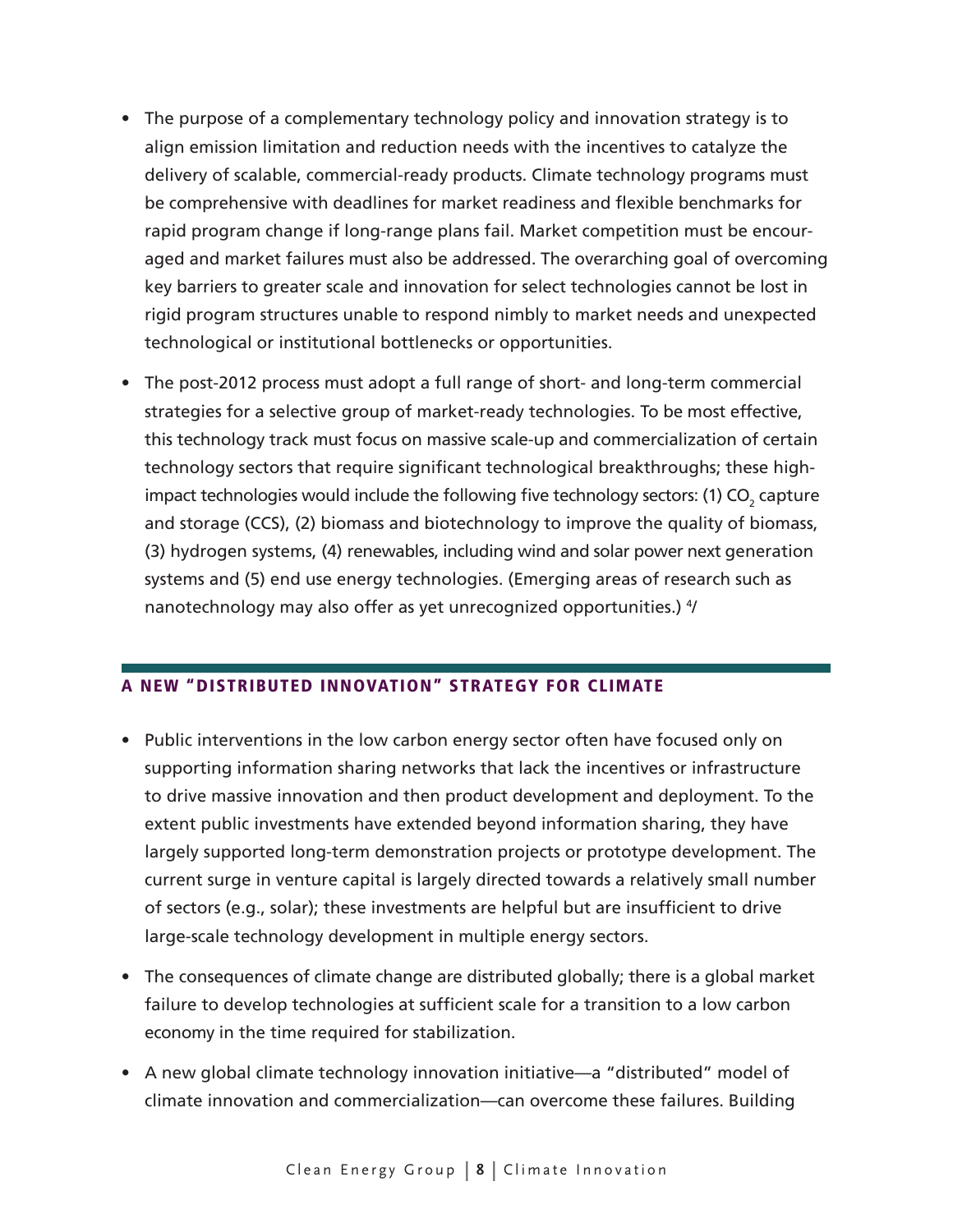on the CGCER suggestion, we propose a new *Consultative Group on Climate Innovation* or *CGCI*. The CGCI will rely on distributed innovation strategies that have emerged from the most daunting innovation challenges.

- Distributed innovation strategies bring together the international expertise needed to develop and deploy new technologies. Teams include project leaders with business expertise to ensure that research and development are linked to viable commercialization strategies. Robust information technology tools support these teams, enabling people throughout the globe to collaborate together; the distributed innovation approach assembles the best people for a task regardless of their location. These strategies enable teams to tap innovative thinking from unexpected places; these tools could "open" the climate innovation process in the same way that a growing number of companies now supplement their own in-house research and development capacity in other areas.
- Given the capital intensive and competitive nature of the energy sector as well as the cross-border effects of climate change, innovative strategies for managing intellectual property rights (IPRs) are needed to ensure strong participation of the private sector, while also ensuring that the benefits of innovation and carbon reduction are widespread.
- The initiative should include strong financial incentives that drive and accelerate product development and widespread deployment.
- Elements of this distributed innovation approach can be found in the information technology, industrial, agriculture and health sectors. This approach is increasingly favored by donors, foundations, companies and multilateral institutions. The distributed innovation strategy has been used to support the development of both new private and "public goods" areas involving massive market failures, such as agriculture in developing countries and HIV containment and prevention. (See CGIAR and its various distributed approaches found, for example, in the Generation Challenge Programme *(www.generationcp.org/comm/AR\_CP\_06\_internet.pdf)*, and in world health and immunizations areas such as the International Aids Vaccine Initiative *(www.iavi.org)* and the GAVI Alliance *(www.gavi.org)*, a international consortium funded by the Bill and Melinda Gates Foundation and other donors to accelerate deployment of vaccinations and public health delivery services.)
- Through these efforts, NGOs, companies, universities, philanthropies and governments—working across sectors and transcending political boundaries—are solving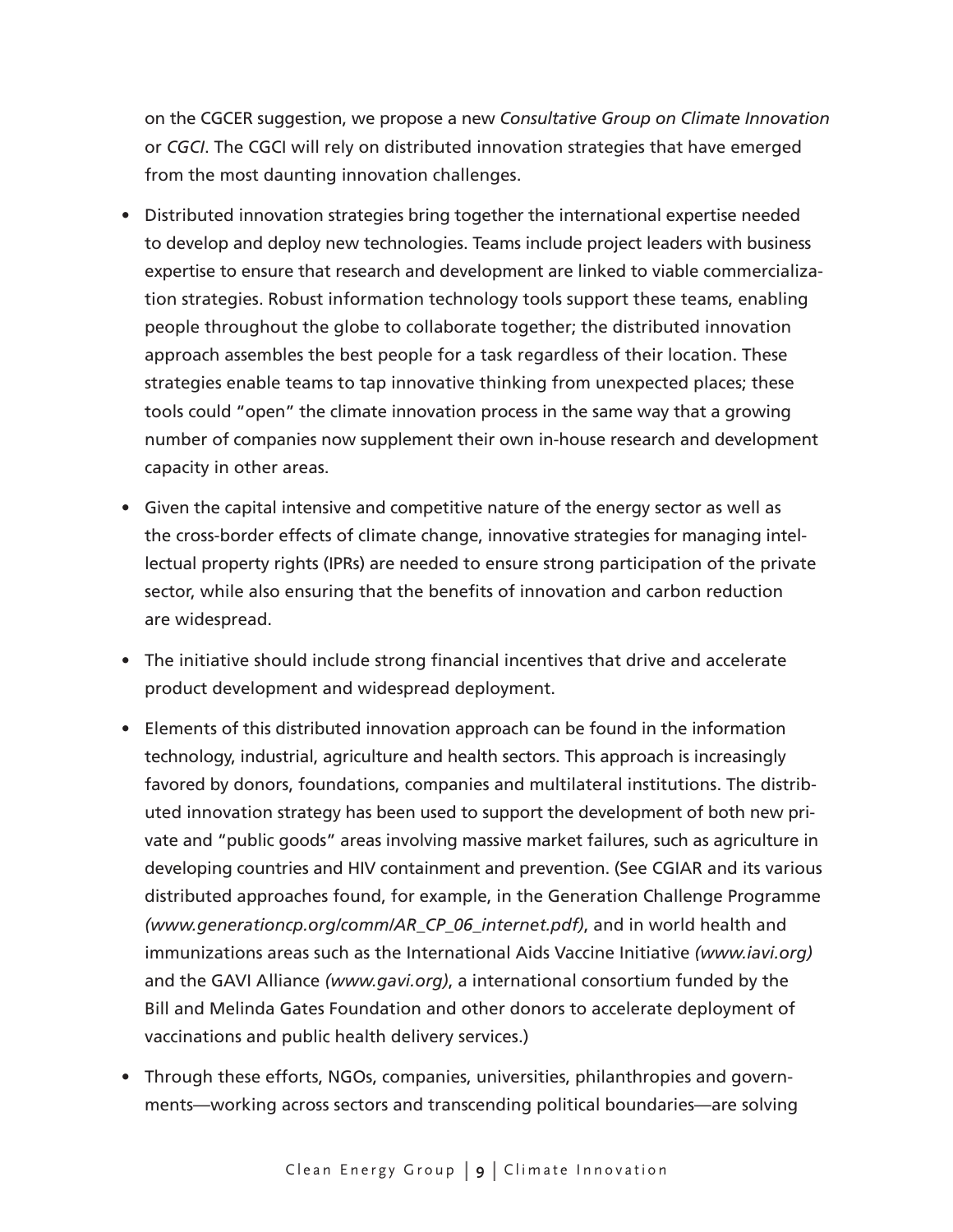global problems that have resisted market interventions for decades. These strategies also are being used by Fortune 500 companies to develop new products and increase revenues. Groundbreaking work is being done in these areas by foundations such as The Rockefeller Foundation and the Gates Foundation. 5/

- *These new approaches have never been applied to climate.* We need to borrow best lessons and promising new distributed innovation strategies from other fields and apply them to this climate technology innovation challenge; the complexity of global climate change and the urgency of rapid mitigation call for new technology innovation approaches.
- The need for innovation is great—most current climate-related technology research programs involve long-term basic research not connected directly enough to commercialization pathways. The purpose of a new distributed innovation approach is to go beyond ubiquitous information sharing networks and conventional technology support mechanisms that have more often been ineffective: incremental, stove-piped, stymied by competing constituencies, and geared to single-point demonstration projects.
- In contrast, the driving objective for "distributed innovation" is to accelerate the widespread development and deployment of a specific technology; to identify barriers to those technology goals; to identify investment needs; and to create sustainable public and private models for rapid technology commercialization. This complementary "distributed" technology initiative would enable people to attack the problem from multiple intervention points including, but not necessarily limited to, technical, market and financial, policy, regulatory, legal, institutional, and intellectual property issues.
- Through the design of its infrastructure and incentive systems, the initiative would focus on product development and deployment by linking key players in the low carbon technology RD&D process; this will proactively connect the upstream research community (e.g. universities) with the downstream finance and deployment community (e.g., companies, investors, foundations, financial institutions and governments). Participants in these distributed innovation projects would come from across the globe; teams of experts would be assembled around specific technologies and supported by a global innovation community.
- The initiative would include a diverse portfolio of technology strategies on different time scales—from short-term solutions to reduce emissions almost immediately to mid-range commercial opportunities in the next 5-10 years, to longer term, disruptive (or radical) innovations not yet imagined for energy—all designed to create the framework for a 50-year transitional plan to stabilize GHG concentrations in the atmosphere.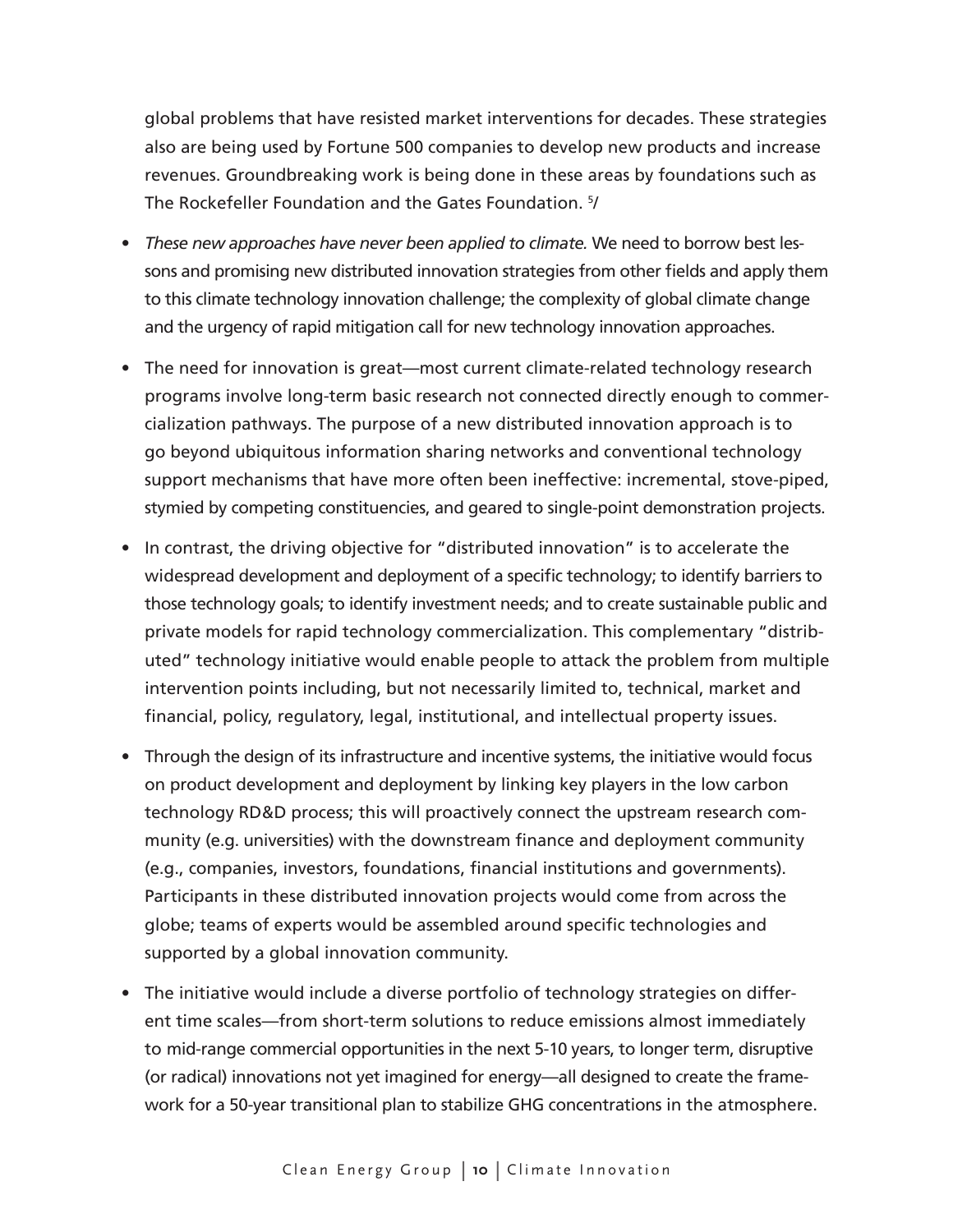## A New Finance Strategy to Fund Breakthrough Technologies

- A complementary technology strategy requires an equally ambitious finance strategy.
	- The Chair's Conclusions from the October 2007 climate meeting in Berlin of representatives of the G8 +5 countries and the European Commission, and the Chair's Summary of the High-Level Event on Climate Change that took place at United Nations Headquarters in September 2007, cite financing (along with mitigation, adaptation, and technology) as a key element of a future climate agreement.
	- At the September 2007 meeting of major emitters in Washington, President Bush called for a new international fund to finance clean energy projects in the developing world, although it is not yet clear how such a fund would be structured.
- Moving promising new low carbon technologies from successful venture roll-out to large-scale deployment is a daunting challenge—and a critical need, if climate change is to be successfully addressed. While other industrial sectors face similar challenges, the energy sector has a unique and entrenched "locked-in" carbon infrastructure, requiring a massive investment to overcome technical and institutional inertia and shift to new low carbon energy solutions.
- Typically, professional project finance providers require new generating systems to have established 2–3 successfully operating commercial-scale installations before they can be considered for routine (and relatively attractive) project finance terms. From the viewpoint of a start-up clean energy enterprise seeking to deploy its first commercial installation, reaching this level of operational maturity can be an insurmountable challenge. This financing dilemma is problematic if we are to support the billions (if not trillions) of dollars of new technological investment needed for a successful global low carbon energy transition.
- In its *Global Clean Energy Investment Overview*, prepared for the Clinton Global Initiative in September of 2006, New Energy Finance (NEF) highlighted the need to "develop mechanisms to support pilot projects which require (financing) but still have technology risk." And in his recent U.S. Senate testimony, NEF founder Michael Liebreich noted the "role for loan guarantees, or for other sorts of pooled technology insurance mechanisms or long-term state or federal purchase guarantees" to help close this commercialization gap.
- New finance tools will be needed for technologies from energy mitigation options, including carbon capture and sequestration, to second- and third-generation solar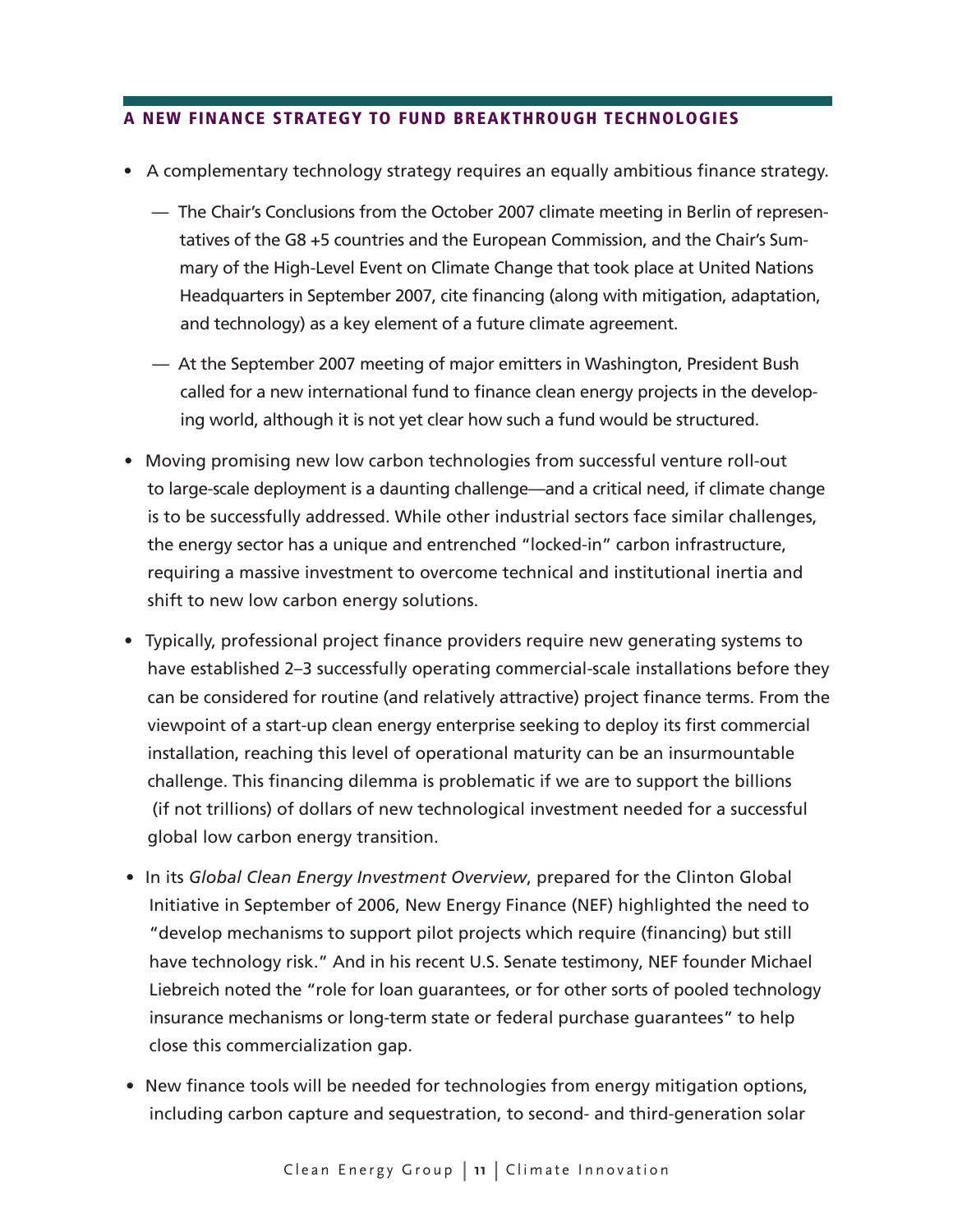technologies, and extending to various innovation challenges required for agricultural adaptation and new technologies for resilient buildings and structures.

• There has not been sufficient coordinated and systematic thinking on how to address these larger scale-up finance problems, especially given the urgency of the low carbon energy access need. The low carbon technology deployment financing gap represents a critical issue in the effort to effectively address climate change and energy security. This issue calls for urgent, creative, and long-term work to develop consensus proposals addressing these barriers to commercialization finance of low carbon technologies on a scale fitting the scope of this global challenge.

# A Complementary Technology Process: A "Consultative Group on Climate Innovation" in the Post-2012 Framework

So now we come to perhaps the most challenging question: assuming the need for these new substantive policy and innovation approaches, how can the international community through the post-2012 process organize itself to produce new "distributed innovation" approaches to climate stabilization?

- The GLCA suggestion for a CGCER "consultative group" approach is a good starting point, but to be effective, it must be updated and expanded to reflect how this approach has evolved over the last several years in agricultural productivity, HIV vaccine development, and other "market failure" areas.
- It has evolved to a "distributed innovation" decentralized global approach that has been embraced generally by major governments, donors, foundations, and other experts from around the world. In fact, the process is evolving rapidly in all of these and other innovation areas, as it would most definitely in climate.
- To capture the most current thinking in this area, we suggest taking the CGCER proposal and expand and modify it to reflect a broader mandate and a more "distributed innovation" approach.
- To capture the most current thinking on technology innovation for climate, we propose a "*Consultative Group on Climate Innovation*" or *CGCI*. This would enable donors and other partners to create a new global architecture to focus on climate technology innovation and finance from a "bottom up" product orientation, with the same kind of new approaches now in use in agricultural productivity and HIV vaccine development efforts.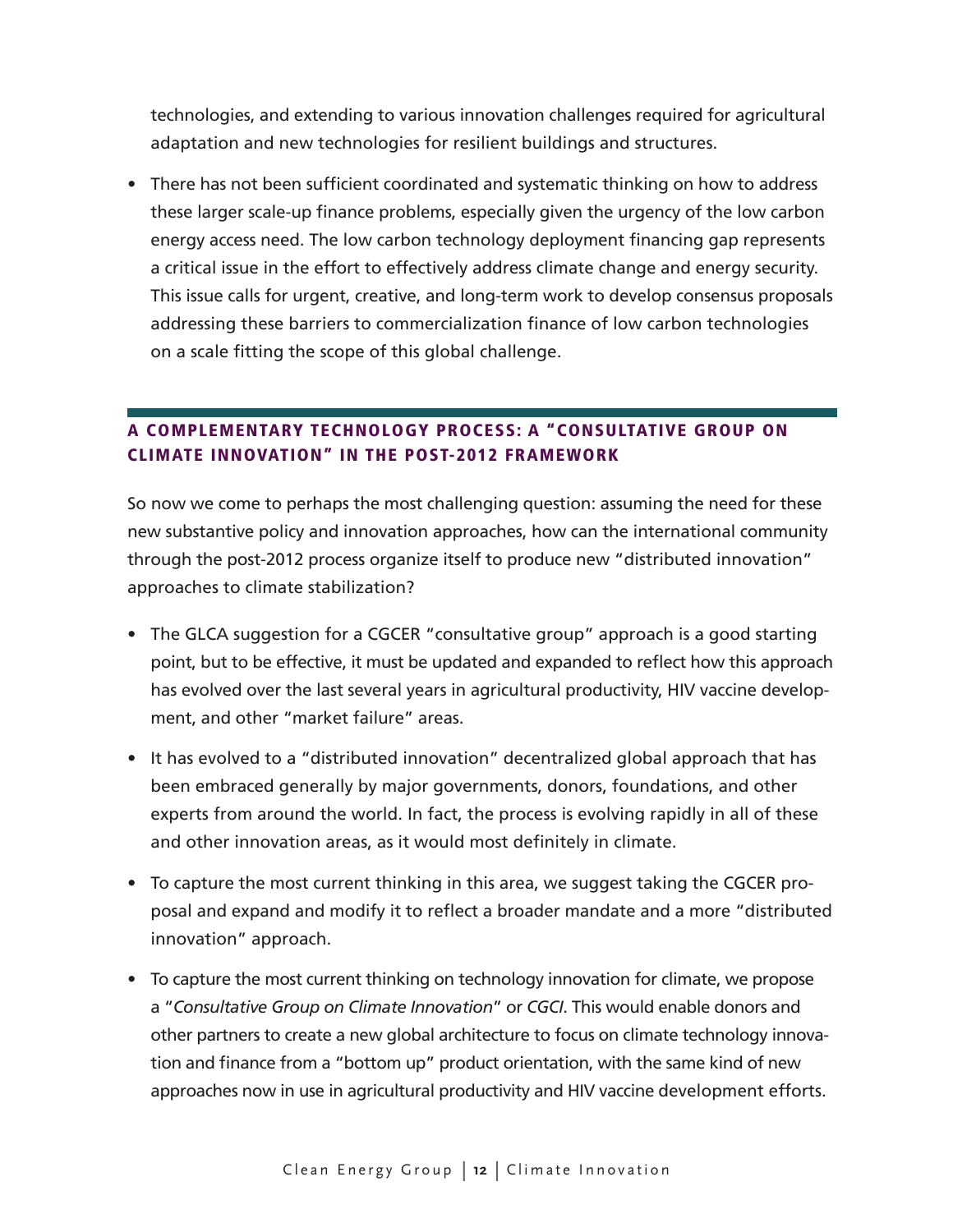- *The question is: How can this new decentralized and distributed innovation structure be adapted for the climate stabilization problem in the post-2012 framework—what do governments have to do to put this process in motion? We suggest a four-pronged approach to this question:*
	- 1. *First, the governments at Bali should recognize the need for a "complementary technology innovation" track as part of the 2012 framework—we propose specific adoption of a Consultative Group on Climate Innovation (CGCI) to be that track. The governments should instruct its members and cooperative institutions to undertake the development of a new complementary technology initiative through a public-private partnership involving the G8 Gleneagles Dialogue and other multilateral forums—in particular, it should recommend creation of a CGCI "distributed innovation" strategy toward climate technology commercialization.*
	- 2. *Second, the G8 countries and other multilateral entities should undertake a rapid fire process to develop a CGCI "distributed innovation" approach to climate technologies in preparation for the G20 Ministerial level dialogue on Climate Change, Energy and Sustainable Development (Gleneagles Dialogue) scheduled for March 14-16, 2008 in Chiba, Japan, and for the later G8 meetings in Japan in July 2008. During that time, a series of expert meetings should be held to further refine the concept. Among other issues would be the question of the scope of the process (policy, technology focus, finance elements, and related issues) as well as administration, funding and structure for this initiative, including its relationship to the UNFCCC process.*
	- 3*. At the G8 meeting in mid-2008, the members should consider the results of this CGCI process and recommend its adoption, if appropriate, for further consideration as part of the post-2012 framework.*
	- 4*. All the while, actual implementation and experimentation must occur. During this time and continuing through the next several years, the members as well as the multilateral institutions should "prototype" this CGCI distributed innovation approach through creation of various technology innovation global projects with certain select low carbon technologies. This process would develop necessary information for use in the negotiations over the final framework put in place in the 2009 time period.*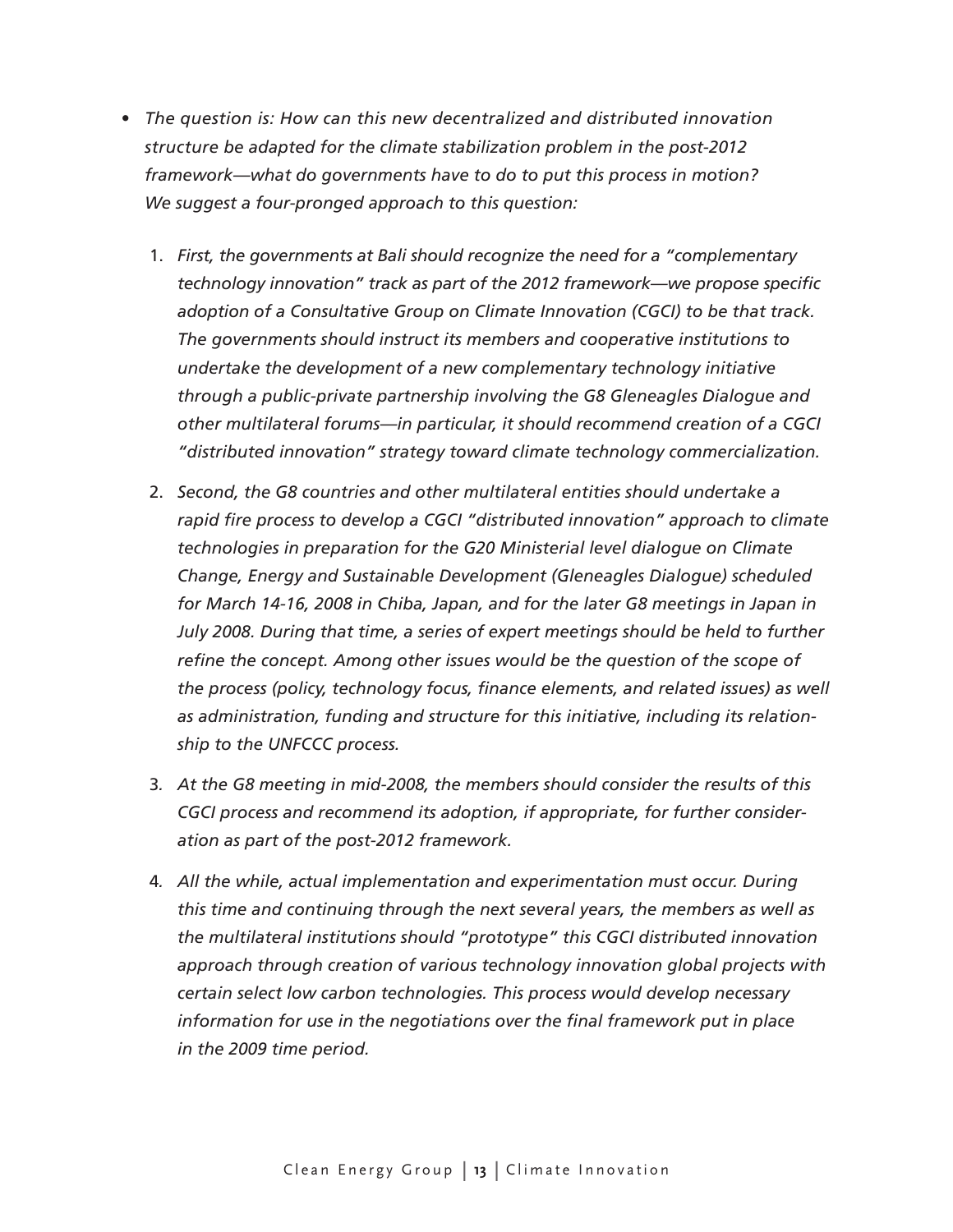### CONCLUSION—Core Principles of CGCI

In conclusion, we believe a new, complementary technology track in the post-2012 framework—that we frame as CGCI—is critical to long-term stabilization. But that result requires rigorous attention to core principles so that the design and implementation of this effort reflect the most current thinking on technology innovation:

- A CGCI approach to distributed innovation strategies can give an internationally funded consultative group the adaptable structure it will need to tackle the unprecedented twin challenges of accelerating global climate change and energy security. These distributed innovation initiatives should be structured in a very flexible fashion, so they are not constrained by top down control by international institutions.
- Governments and other donors must play a role in funding and providing the framework for action, but their actions should be guided by "bottom up" strategies, which has been the case with the agricultural Challenge Programs and the immunizations and vaccination programs. The role of large institutions is to support and encourage outside groups to create new institutional homes and alliances that might enable "bottom up" innovation.
- CGCI would focus on product commercialization and move beyond conventional, "big science" research and demonstration projects without commercial time lines.
- CGCI would also have a core focus on novel financing mechanisms.
- Structurally, CGCI could operate like the CGIAR as an umbrella that links together institutions across the globe (in the CGIAR context, this would mean centers like IRRI, CIMMYT, IFPRI and others) and specific Challenge Programs such as the Generation Challenge Programme. A CGCI global structure could contain multiple technology nodes, essentially clusters of activity organized around particular types of climate technologies. A core group would guide and provide high level strategy support (such as CGIAR), while technology-specific Challenge Programs or collaborative projects among existing institutions (international agencies, national and sub-national governments, municipalities, private corporations, universities, and NGOs) would perform the "bottom up" substantive work of the initiative. The collaborative projects would devise strategies for accelerating product development of specific low carbon technologies. Some of these node structures obviously would be housed in developing countries, focusing on their special needs and circumstances.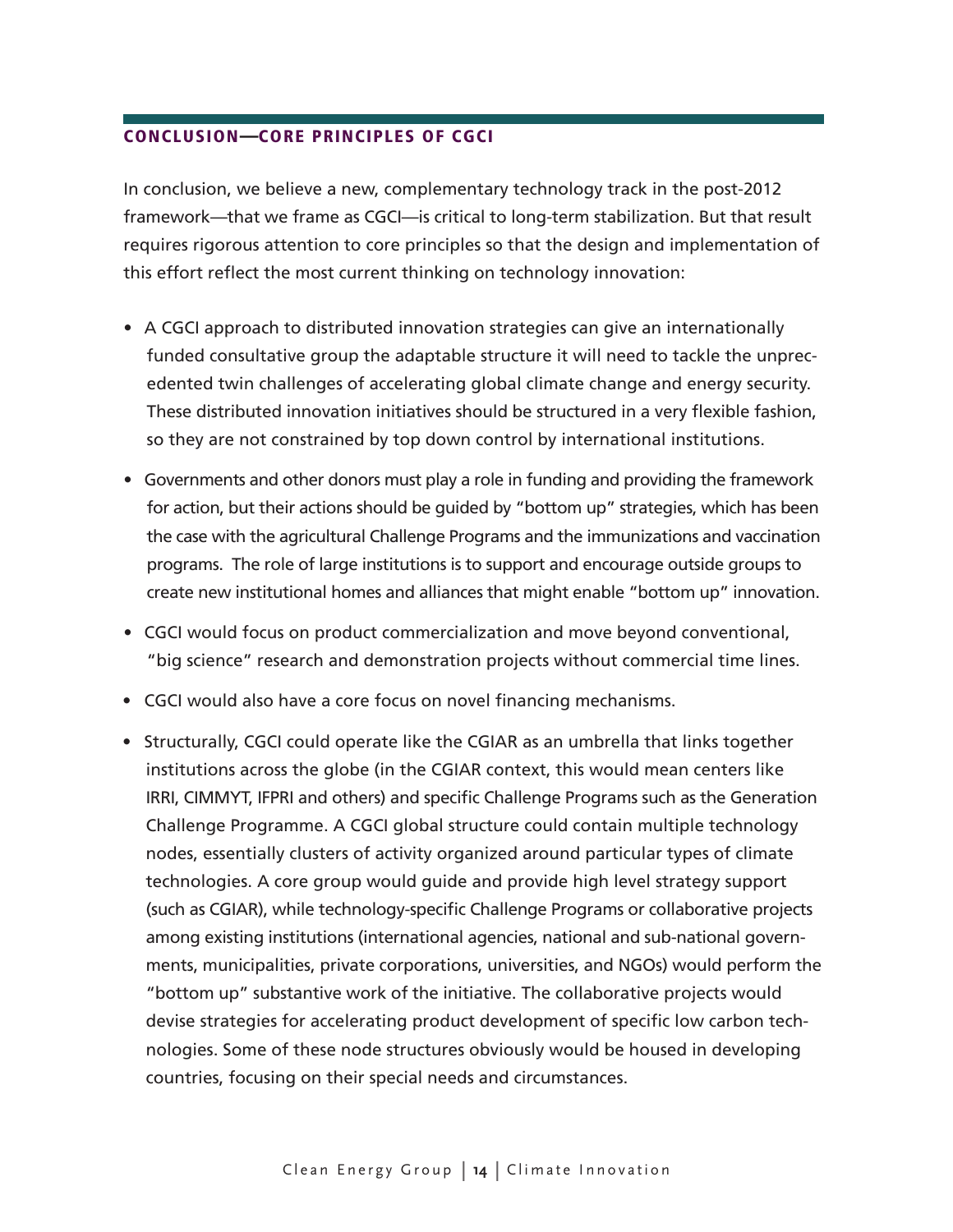- The strategy is based on providing strong incentives for collaboration and connections among a wide range of public and private experts from existing institutions from a variety of fields both inside and outside of energy. If necessary, new in-country institutions can be created to complement existing institutions.
- The purpose is to create the appropriate conditions for new forms of collaboration, cooperation and support that would enlist new partners in new arrangements that will begin to attack these problems in new ways. The goal is a more deliberate, factbased, technology-driven, solutions process to lead to more targeted, empirically defined solutions that will be country or regionally specific.
- These approaches also can be applied to technology challenges in adaptation. The technology innovation aspects of adaptation have received too little attention.
- This process should enable all stakeholders—governments, companies, NGOs, academics and others—to work directly together. The process would create space outside the formal UN framework for all players in the value chain on select technologies to work toward accelerated product development, and thereafter feed into the UNFCCC as part of a comprehensive post-2012 agreement. Some of the lessons from the Montreal Protocol, which included the participation of the private sector, should be considered for climate.
- This process also would likely produce entirely new technology implementation policies and strategies for massive technology innovation. Beyond new policies, bold new organizational and institutional mechanisms will be needed. Status quo neworks, voluntary demonstration projects, technology transfer and information sharing, while useful, are insufficient to the task at hand. This process also needs new, nimble and market responsive information technology (IT) systems to support this framework.
- The process should complement cap and trade and be linked to the UNFCCC processes.
- Finally and perhaps most importantly, such a complementary technology innovation process could be an important "bridging" strategy for developed and developing countries to commit seriously to the post-2012 climate framework. The depth of international buy-in to this distributed technology innovation concept could well determine whether the stabilization of GHG emissions actually occurs in this century.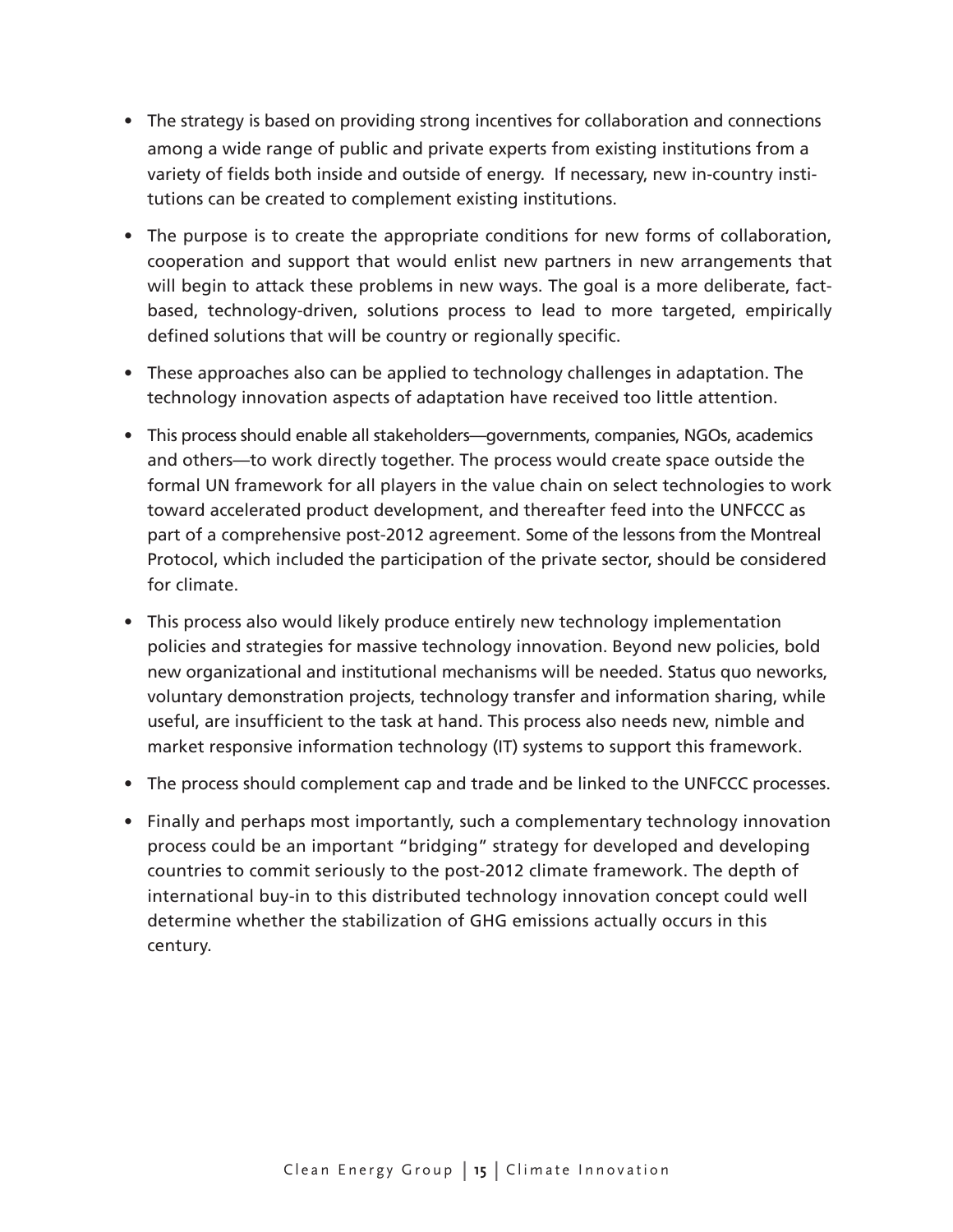#### **ENDNOTES**

- 1 While the idea of a complementary technology track is not new, the issue of how to structure and implement such a complementary technology-based strategy has received remarkably little attention. The Council of the European Union recently endorsed a proposal that cap and trade be "supplemented" by technology strategies for the upcoming Bali negotiations but offered few details about how the concept could be put in place. Council of the European Union, "Council Conclusions on Climate Change," at 4-5 (October 30, 2007).
- 2 Global Leadership for Climate Action, Club of Madrid, United Nations Foundation, *Framework for a Post-2012 Agreement on Climate Change*, September 10, 2007.
- 3 The GLCA report derives its recommendation for a CGCER from a 2006 Summary Report of the International Task Force on Public Goods, *Meeting Global Challenges: International Cooperation in the National Interest.*
- 4 Earlier this year, James A. Edmonds, Laboratory Fellow and Chief Scientist for Battelle's Global Energy Technology Program, with other researchers, released a report, *Global Energy Technology Strategy: Addressing Climate Change (Phase 2 Findings from an International Public-Private Sponsored Research Program*). The report argues that these five technologies, plus nuclear power, could make a critical contribution to climate stabilization. Given the mature state of that technology, we do not include nuclear power among the new low carbon technologies for inclusion in "distributed innovation" approaches. The Edmonds report (at p. 43) recognizes that "it is impossible to know what technologies will prove to be successful and which will be left behind, and what totally new technologies will be created by the innovative process."
- 5 See, e.g., Evans, P. and B. Wolf, Collaboration Rules, *Harvard Business Review*, July-August, 2005.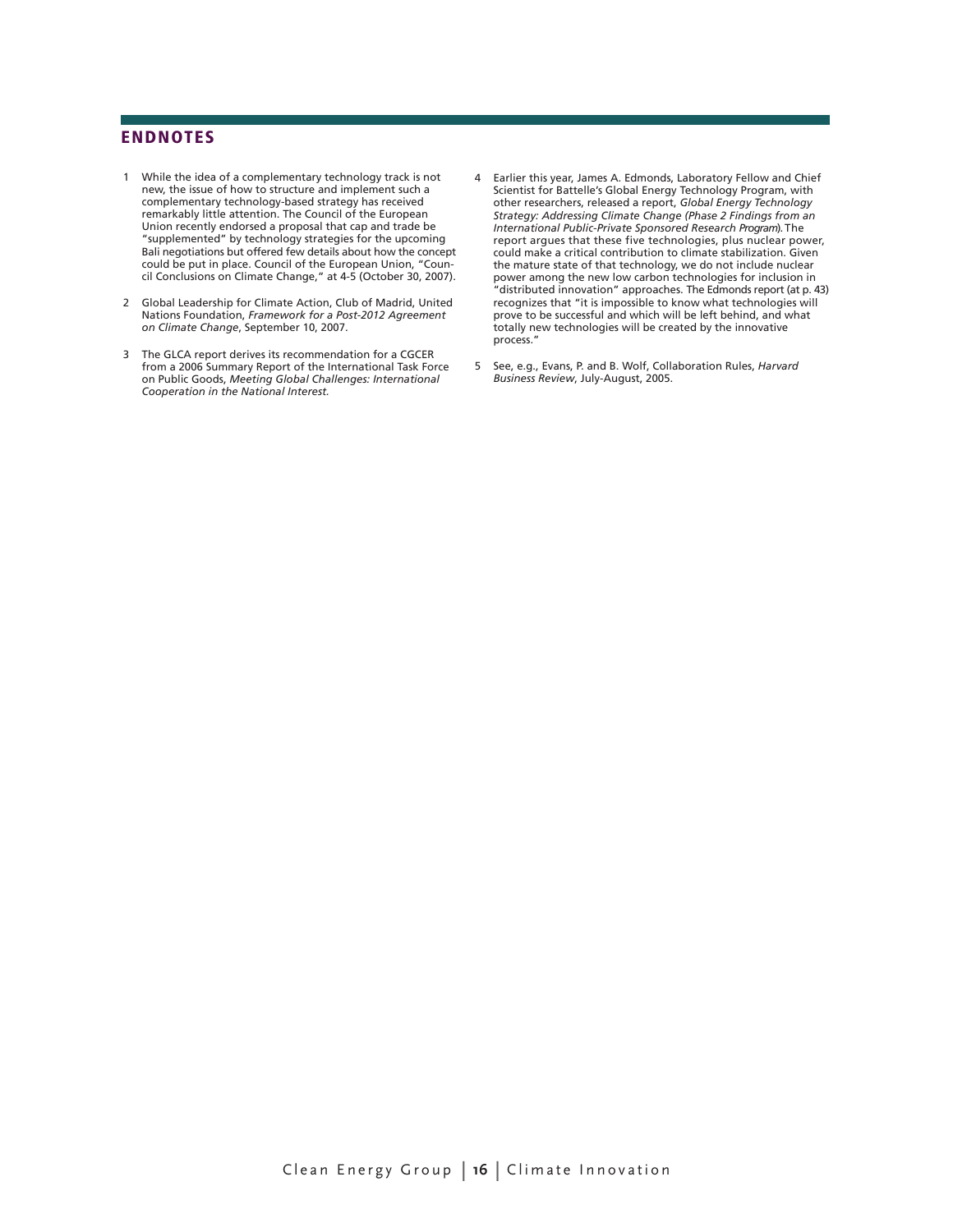#### About the author

Lewis Milford, an attorney, is the founder, president and executive director of two national nonprofit clean energy organizations in the United States, Clean Energy Group (CEG) and Clean Energy States Alliance (CESA). Mr. Milford works to increase investment in low carbon technologies and to develop innovative approaches to accelerate commercialization of clean energy. His articles on climate and clean energy have appeared in national publications including the *New York Times* and the *Boston Globe*. He is asked to speak at numerous national and international energy conferences.

CEG works directly with public clean energy fund managers, private investors, business academics, and international experts to develop more effective and transferable models for technology innovation, project finance, and market development in the clean energy sector. CEG is actively engaged in identifying new climate stabilization technology and finance strategies. CEG, with Meridian Institute *(www.merid.org)*—an internationally recognized NGO specializing in helping diverse groups address complex and controversial issues—has been instrumental in forming a new network to develop innovative technology policy tools to address long-term greenhouse gas emissions stabilization, through the International Initiative on Climate Technology Policy (IICTP) *(www. climate-tech-policy.org or www.iictp.org)*. Meridian Institute has worked closely with CEG in developing a distributed innovation approach for the development of climate-friendly technologies.

CEG also manages the Clean Energy States Alliance (CESA), a multi-state, nonprofit coalition of 18 state clean energy funds and programs that finance renewable energy projects. CESA funds include a diverse group of state partners, such as the California Energy Commission, the Energy Trust of Oregon, the New Jersey Board of Public Utilities, and the Massachusetts Renewable Energy Trust. CESA funds will support over \$4 billion in projects over the next decade. Through participation in CESA, state clean energy funds have come to recognize the benefits of information sharing, joint action, and collaboration that both advance their individual missions and leverage significant economic advantages. By working closely with CESA members, CEG has learned of the importance of experimentation in the creation of clean energy markets and policy strategies.

CEG is supported by leading foundations such as the Oak Foundation, Rockefeller Brothers Fund, Surdna Foundation, other philanthropies and government agencies.

#### More information about CEG can be found on our website at *www.cleanegroup.org*.